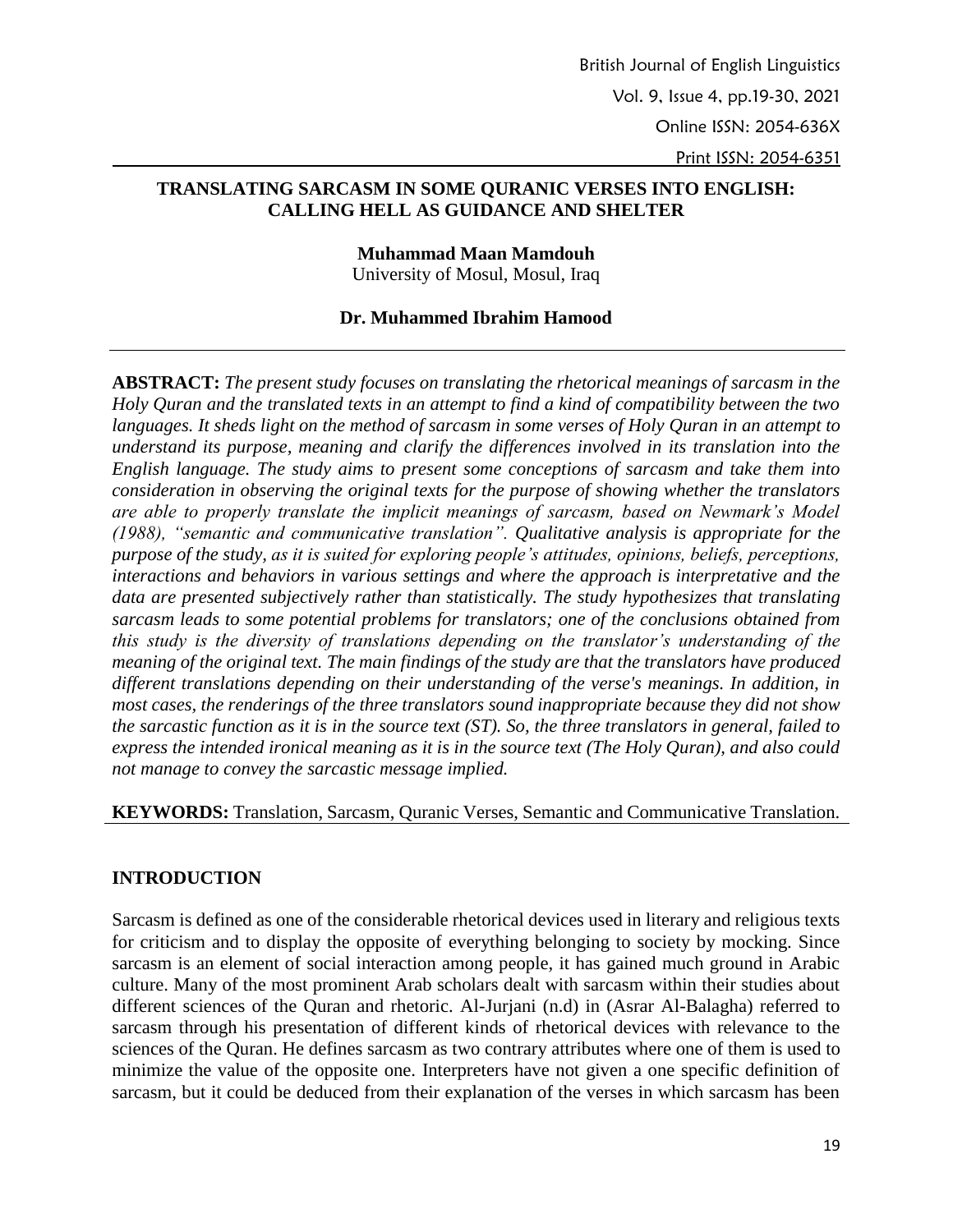adopted. Thus, interpreters defined it using the opposites of utterances to mock and make fun of the addressee; and this is obvious in God's words like this verse below:

قال تعالى: "فَبَشَّرِّ هُم بِعَذَابٍ أَلِيمٍ' َ فَبَشَّرِّهُم بِعَذَابٍ أَلِيمٍ" ٍ. (آل عمران/٢١) . *Then announce to them a painful torment. (Al-Hilali and Khan:1977, P.70).* The word (tidings-بشارة (indicates good, but here the word has been used in bad that is, it has been used to give the opposite meaning (Al-Fara`a:1980, P.239).

Al-Masri (1964:13) states that sarcasm may not be used in a purely linguistic sense; it may be used indirectly depending on the writer's intention. Some scholars regard sarcasm as a kind of metaphor. For instance, Al-Sakkaki (1983:293) suggests that sarcasm belongs to a special kind of metaphor (sarcastic metaphor), which means substituting one of the contrary features metaphorically by the other one. According to Al-Zamakhashari (1984:398), he expresses sarcasm indirectly through interpreting some verses of the Quran with reference to its signifying of opposite meaning to its literal meaning. So, he expressed sarcasm with reversing the meaning when he interpreted this verse:

قال تعالى: "قَالَ إِنَّ رَسُولَكُمُ ٱلَّذِيَ أُرْسِلَ إِلَيْكُمْ لَمَجْنُونٌ إ ِّ اَلَّذِيَ أَ قَالَ إِنَّ رَسُولَكُمُ ٱلَّذِيَ أَرَسِلَ إِلَيْكُمْ لَمَجْنُونَ" . (الشعر ١٢٧/٤) . ِّ *(Pharaoh) said: Surely your messenger, who is sent to you, is mad. (Maulana Muhammad Ali:2002, P.733)*. In this verse, Al-Zamakhshari explained that how could they confess the revelation of the Quran into the Prophet Muhammad (PBUH) and at the same time accuse him of being mad!!! So, reversing the meaning here is for mockery purposes.

In general, sarcasm is a rhetorical device used in literary and religious texts to remark that people use it to say the opposite of what is true to criticize something by mocking. So, you are saying the opposite of what you mean (verbal irony) and doing it in a particular hostile tone. Sarcasm is made of the linguistic process in the form of insinuation that uses harsh words. So, the language of sarcasm comprises words that hurt people. Cudden (1979:338), stated that sarcasm can be defined as saying one thing and meaning another. On the other hand, Haiman (1988:20) who also declared that what is remarkable to sarcasm is that it is an intended overt irony used by the speaker as a form of verbal aggression. Mc Donald (1999:486), suggests that sarcasm is an indirect form of speech utilized purposely to produce a specific effect on the listener as well as linking emotions and thoughts which are less aggressive from what is really on one's mind. An identical idea is made by Toplak and Katz (2000:88), who announce that sarcasm is used to have some effect on listeners which differs from the direct supposition of the speaker in a way that the listeners are informed of the effect intended by the speaker.

# **LITERATURE REVIEW**

# **Newmark's Theory of Translation**

Peter Newmark (1916-2011), was an English professor on translation at the university of Surrey. He was one of the main figures in the founding of translation studies. He defines the act of translating as transferring the meaning of a text from one language to another, taking care mainly of the functional relevant meaning. For him, theory of translation is neither theory nor science, but a huge group of knowledge. To fulfil the aims of the present study and verify its hypothesis, we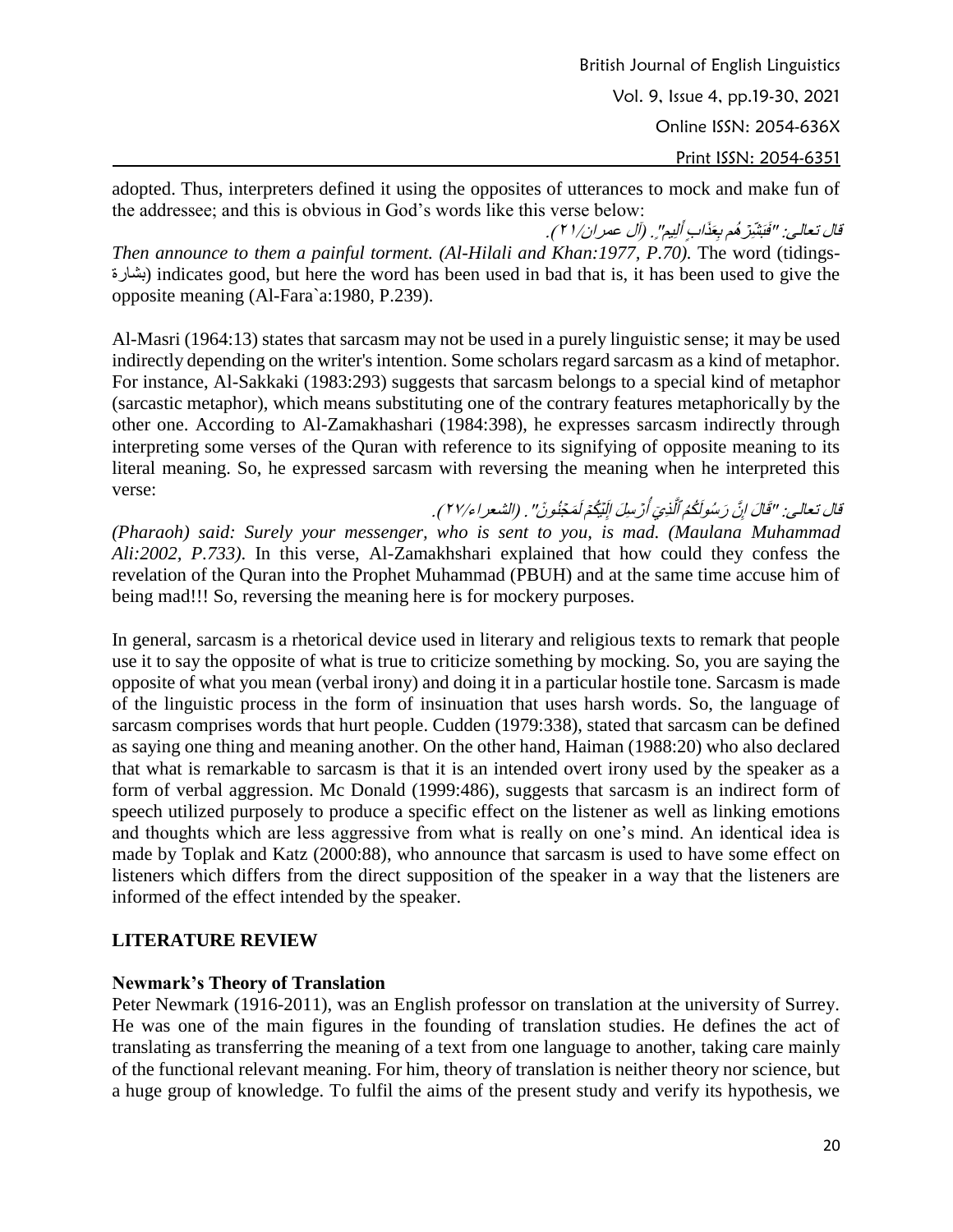adopt Newmark's Model (1988). Newmark's main contribution to the general theory of translation was the introduction of the next concepts: First, semantic translation which attempts to render, as closely as the semantic and syntactic structures of the TL allow, the exact contextual meaning of the original; semantic translation emphasizes the loyalty to the original text. It tends to strive to reproduce the form of the original as close as TL norms will allow; furthermore, no effort is made to shift SL into a target culture context. Greater attention is paid to rendering the author's original thought-processing in TL, rather than attempting to interpret SL in a way which the translators consider more appropriate for the target setting. Second, communicative translation attempts to produce on its readers an effect as close as possible to that obtained on the readers of the original. This means that in communicative translation the emphasis should be conveying the message of the original in a form which conforms to linguistic, cultural and pragmatic conventions of TL rather than mirroring the actual words of SL as close as possible without infringing the TL norms. So, when producing a communicative translation, the translator is permitted a greater freedom to interpret SL and will consequently smooth irregular of the style and remove ambiguities.

Approaches to Translation (1981) and A Textbook of Translation (1988) of Newmark have been widely used on translator training courses and combine a wealth of practical examples of linguistic theories of meaning with practical applications for translation. Newmark (1981) feels that the success of equivalent effect is illusory and that the conflict of loyalties, the gap between emphasis on source and target language, will always remain as the overriding problem in translation theory and practice (P.38). He suggests narrowing the gap by replacing the old terms within those of semantic and communicative translation. Communicative translation attempts to render the exact contextual meaning of the original in such a way that both content and language are readily acceptable and comprehensible to the readership. While semantic translation, on the other hand, attempts to render as closely as the semantic and syntactic structures of the second language allow; the exact contextual meaning of the original. So, it is obvious that communicative translation focuses on producing an equivalent effect on the target reader. On the contrary, semantic translation remains within the original culture at the author's linguistic level". This description of communicative translation resembles Nida's dynamic equivalence in the effect it is trying to create in the TT reader, while semantic translation has similarities to Nida's formal equivalence. However, Newmark distances himself from the full principle of equivalent effect, since that effect is apparent if the text is out of the TL space and time (P.69). Newmark indicates that semantic translation differs from literal translation in that the later means word for word in its extreme version and even in its weaker form, sticks very closely to ST lexis and syntax. Importantly, as long as equivalent effect is achieved, Newmark holds literal translation to be the best approach. However, if there is a conflict between the two forms of translation (if semantic translation would result in an abnormal TT or would not secure equivalent effect in the TL) then communicative translation should be preferred. In this regard, communicative and semantic translation may well coincide in particular; where the text conveys a general rather than a culturally (temporally and spatially) bound message and where the matter is as important as the manner. So, there is no one communicative or one semantic method of translating a text, these are in fact widely overlapping bands of methods. A translation can be more or less semantic, more or less communicative, even a particular section or sentence can be treated more communicative or less semantically.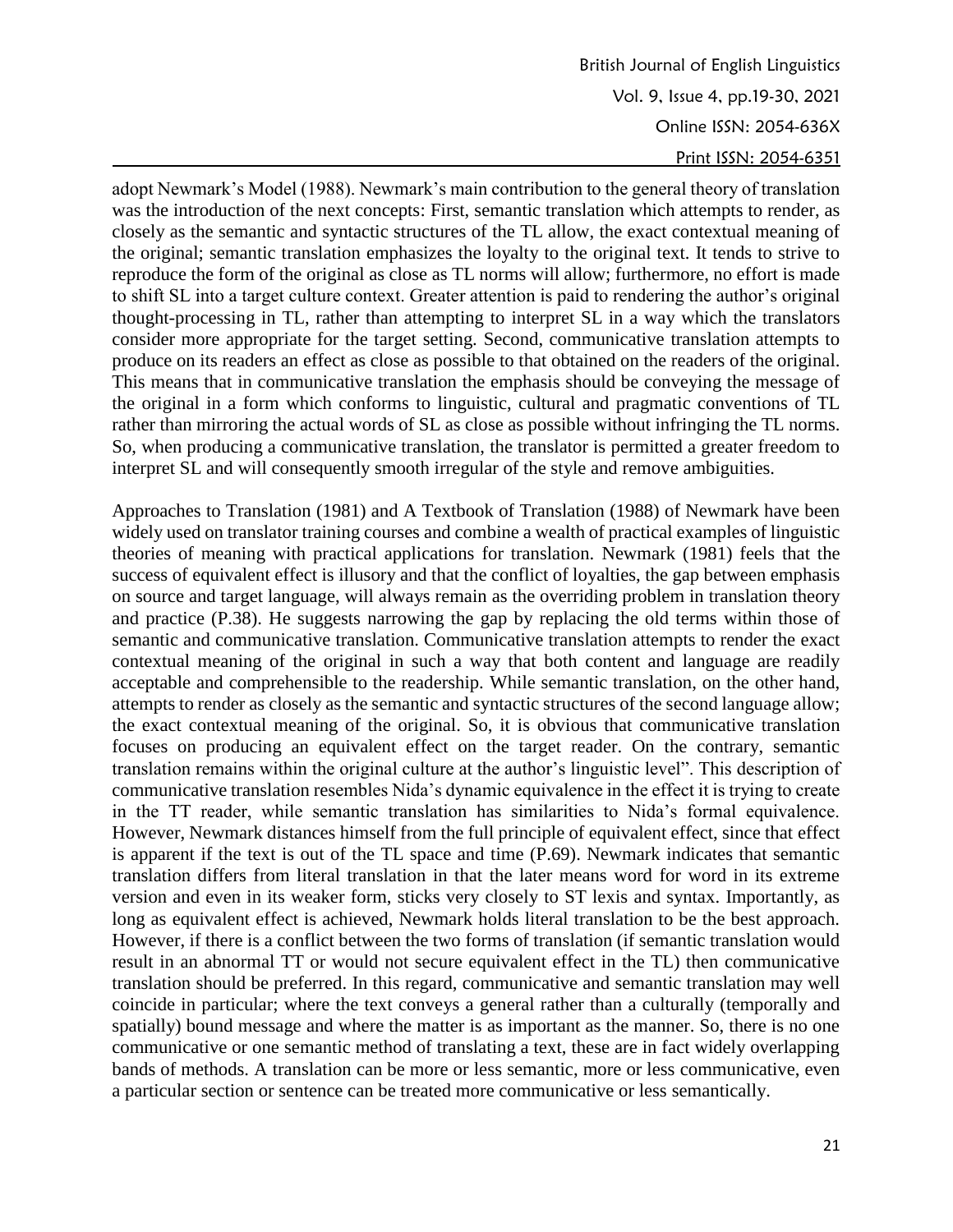#### **Translation of the Holy Quran**

Newmark (1988:5) suggests that translation is rendering the meaning of a text into another language in the way that the author intended the text. The word, author in the case of the Holy Quran makes a difficulty and a barrier for the translator to stop and think many times before selecting even one single word. In fact, he is dealing with a marvel which stands as is in any other language till the Judgement Day. Newmark proposes that understanding the text requires general and close reading. To grasp the intentional meaning of the Holy Quran, the translator should read the verses in the original language many times. The general reading can be achieved through reading different exegesis of the Holy Quran, critical papers and illustrative analytical essays regarding specific topics that the text tackles. Such topics are society, culture, ethics, faith, heaven, hell, etc.

The close reading, on the other hand, requires an extensive research for the use of a text inside the original text. The translator's duty here is to look for places where figurative language is used, he or she should also find out the multiple functions and additional meanings one word might indicate to. In fact, there is no single word that comes by chance in the Glorious Quran (Al-Malik:1995, P.17). According to Aziz and Lataiwish (2000:110), claimed that although translations of the Quran may be helpful, yet they are unable to attain the actual meaning of the Quran because both the message and the words expressing the message are divine. In translating such words into other words, this will make a loss in their divine value and consequently the message will lose it's real meaning too. Al-Buti (2003), on the other hand, asserts that the translating of the Quranic verses presents a literal rendering which distort the implicit meanings of the verses; this can be illustrated in the example below:

قال تعالى: "وَلَا تَجۡعَلۡ بَدَكَ مَغۡلُولَةً إِلَىٰ عُنُقِكَ وَلَا تَبۡسُطۡهَا كُلَّ ٱلۡبَسۡطِ فَتَقۡعُدَ مَلُومًا مَّحۡسُورًا' وَلَا تَجَعَّلَ بَذَكَ مَغْلُولَةً إِلَىٰ عُنُقِكَ وَلَا تَبْسُطُهَا كُلَّ ٱلْبَسْطِ فَتَفَعُدَ مَلُومًا مَّحْسُورًا" . (الإسراء/٢٩). *And let not your hand be tied (like a miser) to your neck, nor stretch it for forth to its almost reach (like a spendthrift), so that you become blameworthy and in serving poverty. (Al-Hilali and Khan:1977, P.372).* In the above verse, the words do not indicate to the actual meaning, and as such, the translator should have a profound understanding of the Quranic and Islamic jurisprudence to translate them. Since the Quran is a unique book, it is better to convey the meanings and the message of the Quranic verses rather than focusing on the rendering of single words which may have no equivalent in the other language. In this regard, Bell (1991:207) states that to convey the meaning and the force of the message of religious text from SL into TL, the translator should have wide information on all linguistic aspects in both languages.

#### **Purposes of Sarcasm Technique in the Holy Quran**

We can divide the purposes of sarcasm in the Quran into two parts:

1. The rhetorical aspect; sarcasm is decisive in explaining meanings. Under this aspect are the following:

First; confirming & emphasizing the meaning/المعنى تمكين و التأكيد: as in this verse addressing polytheists and hypocrites.

قال تعالى: "فَبَشَّرِّ هُم بِعَذَابٍ أَلِيمٍ' َ فَبَشِّرَ هُم بِعَذَابٍ أَلِيمٍ" (آل عمر ان/٢١).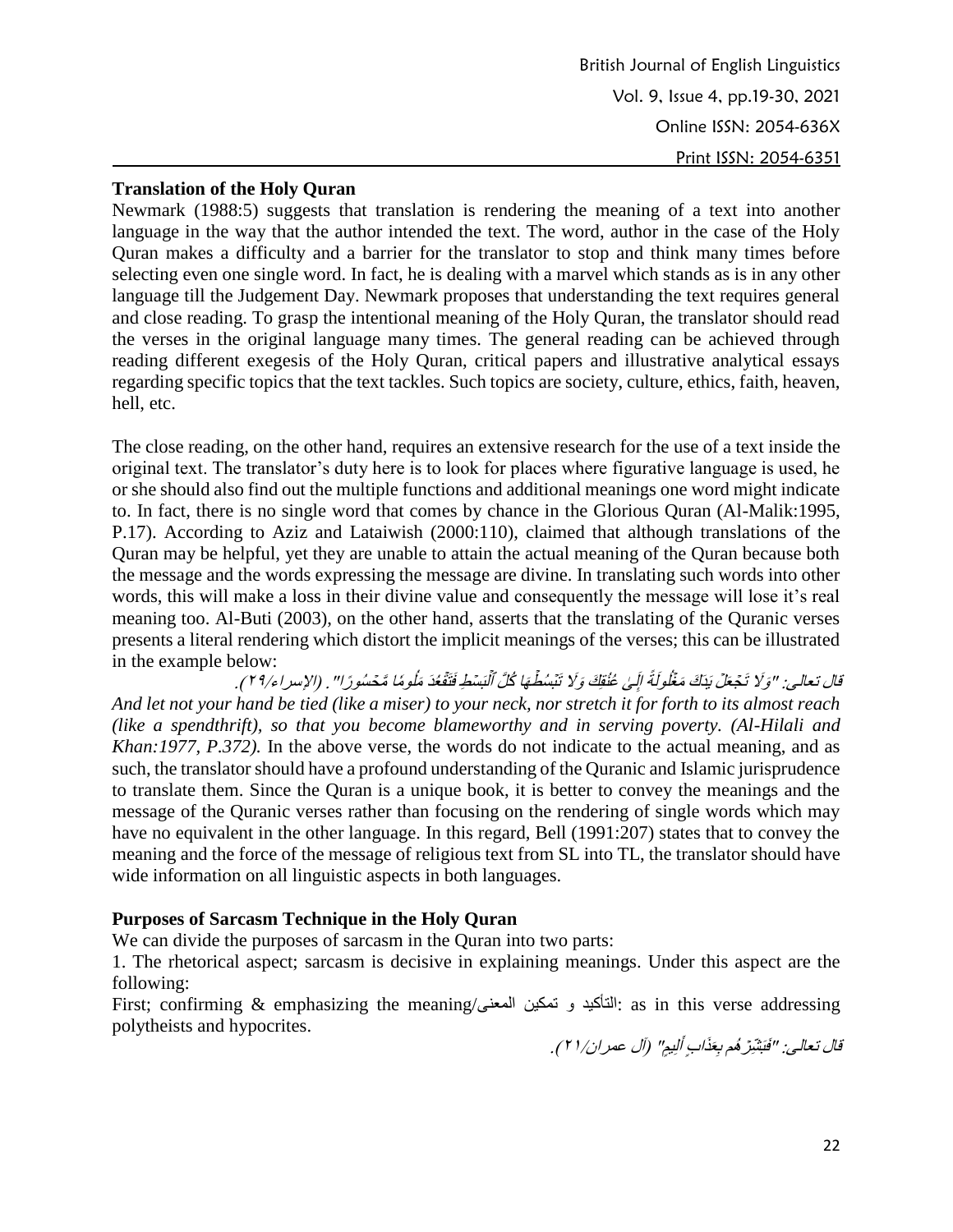British Journal of English Linguistics

Vol. 9, Issue 4, pp.19-30, 2021

Online ISSN: 2054-636X

Print ISSN: 2054-6351

*"Then announce to them a painful torment" (Al-Hilali and Khan:1977, P.70).* The word (بشارة ( indicates good tidings but within a context of hardship and trouble, aiming at confirming penalty and trouble (Hussein:1999, P.153).

Second; explanation and clarification/التفسير و التوضيح:

َّ قَالَ تَعَالَى: "وَجَعَلُواْ ٱلْمَلْئِكَةَ ٱلَّذِينَ هُمْ عِبَٰدُ ٱلزَّحْمَٰنِ إِنِّثَاًّ ِ<br>مَلَئِگَةُ *ٱ*لَّذ ۡ ٱل وَجَعَلُواْ ٱلْمَلَٰئِكَةَ ٱلَّذِينَ هُمْ عِبَٰذُ ٱلرَّحْمَٰنِ ابْثَثَاً" (الزخرف/ 1 ١). *"And they have made the angels, who are themselves servants of the All–merciful, females" (Arberry:1955, P.490).* This proves their complete ignorance for they said what is beyond their أَسْهِدُواْ خَلَقَهُمُّ سَتُكْتَبُ شَهْدَتُهُمۡ ) knowledge. The sarcastic image in the following makes it very clear ْ وَيُسَلُونَ), none but the ignorant or short–sighted may say so (Allan:2002, P.476). :التنبيه و إثارة اَلهتمام/attention attracting & warning; Third

َقَال تَعَالَى: "ذُقِّ إِنَّكَ أَنتَ ٱلْعَزِيزُ ٱلْكَرِيمُ' ذُقَ إِنَّكَ أَنتَ ٱلْعَزِيزُ ٱلْكَرِيمُ" (الدخان/٩ ٤ ). *"Taste-thou art forsooth the mighty, the honourable" (Muhammad Ali:2002, P.971)*. Imparting grandeur and dignity within a context of torture is stupendous and stimulates the mind to reconsider (Allan:2002, P.467).

#### Forth; excluding & ruling out/لستبعادَا:

َقَالَ تَعَالَى: "وَإِذْ قَالُواْ ٱللَّهُمَّ إِن كَانَ هَٰذَا هُوَ ٱلْحَقَّ مِنْ عِندِكَ فَأَمْطِرً لَّلُّهُمَّ *إِن كَانَ هَٰذَا هُوَ ٱلْحَقَّ مِنْ عِنْدِكَ فَأَ*  ٱلل َقالُواْ وَإِذْ قَالُواْ ٱللَّهُمَّ إِن كَانَ هَٰذَا هُوَ ٱلْحَقَّ مِنْ عِندِكَ فَأَمْطِرْ عَلَيْنَا حِجَارَةً مِّنَ ٱلسَّمَاءِ أَوِ ٱنْتِنَا بِعَذَابٍ أَلِيمٍ أُو ٱنۡتِنَا بِعَذَابِ أَا عَلَيْنَا حِجَارَةُ مِّنَ ٱلسَّمَاءِ أَوِ ٱنْتِنَا بِعَذَابٍ أَلِيمٍ'' (الأنفال/٣٢). *"And (remember) when they said: O Allah! If this (the Quran) is indeed the truth (revealed) from you, then rain down stones on us from the sky or bring on us a painful torment" (Al-Hilali and Khan:1977, P.235).* Asking for torture here is not real; it is their envy that made them rule out the idea that Allah honoured this Prophet (PBUH) by revealing Quran onto him (Al-Andalusi, P.51). Fifth; threat & intimidation/أنقهديد و التهويل:

قال تعالى: "فَنُزُلٌ مِّنْ حَمِيمٍ" (الواقعة/٩٢). *"There shall be a hospitality of boiling water" (Arberry:1955, P.537).* Making boiling water their entertainment is a huge threat of torture that is to follow (Allan:2002, P.528). Sixth; contempt/التحقير: َّ

قَالَ تعالى: "أَهُذَا ٱلَّذِي بَعَثَ ٱللَّهُ رَسُولً' اَلَّذِي بَعَثَ ٱللَّـٰ اً هٰٰذَا ٱلَّذ أَهْذَا ٱلَّذِي بَعَثَ ٱللَّهُ رَسُولً" (الفرقان/١ ٤). *"Is this he whom Allah has raised to be a Messenger?" (Maulana Muhammad Ali: 2002, P.723).* The query of Quraysh's polytheists here is not real, it derogates the Prophet (Al-Zarkashi:1957, P.343).

:التنبيه على الوهم و الحمق/Seventh: warning against illusion & foolishness َقَال تعالى: "لَهُ مُعَقِّبُتْ مِّنْ بَيْنِ يَدَيْهِ وَمِنْ خَلْفِةِ يَخَذَ الَهُ مُعَقِّبَتْ مِّنْ بَيْنِ بَدَيْهِ وَمِنْ خَلْفِهِّ يَخْفَظُونَهُ ٰ مِنْ أَمْرِ ٱللَّهَٰٓ أَمَّرِ ٱللَّ فَظُونَهُ مِنۡ أَمۡرِ ٱللَّٰهِ ۖ (الرعد/ ١ ). *"For him (each person), there are angels in succession, before and behind him. They guard him by the command of Allah" (Al-Hilali and Khan:1977, P.321)*. Interpreting the word (معقبات) as (guardians) indicates sarcasm referring to foolishness and illusion because these guardians cannot keep one from Allah's order (Al-Hawal:1982, P.48 & Al-Zarkashi:1957, P.343). Eighth; censuring/التقريع:

َ قَالَ تَعَالَى: "ذُقِّ إِنَّكَ أَنتَ ٱلْعَزِيزُ ٱلْكَرِيمُ' ذُقِّ إِنَّكَ أَنتَ ٱلْعَزِيزُ ٱلْكَرِيمُ" (الدخان/٤٩). ِّ *"Taste! Surely thou art the mighty, the noble" (Arberry:1955, P.498).* The implied meaning here is not for honouring the tyrant; it is a sarcastic hint censuring him for the glory and dignity he claimed un-rightly (Al-Andalusi, P.300).

2. The general purpose of the Holy Quran represented by guidance and call to worship and obey Allah. Under the second aspect, inviting and guiding, are the following: -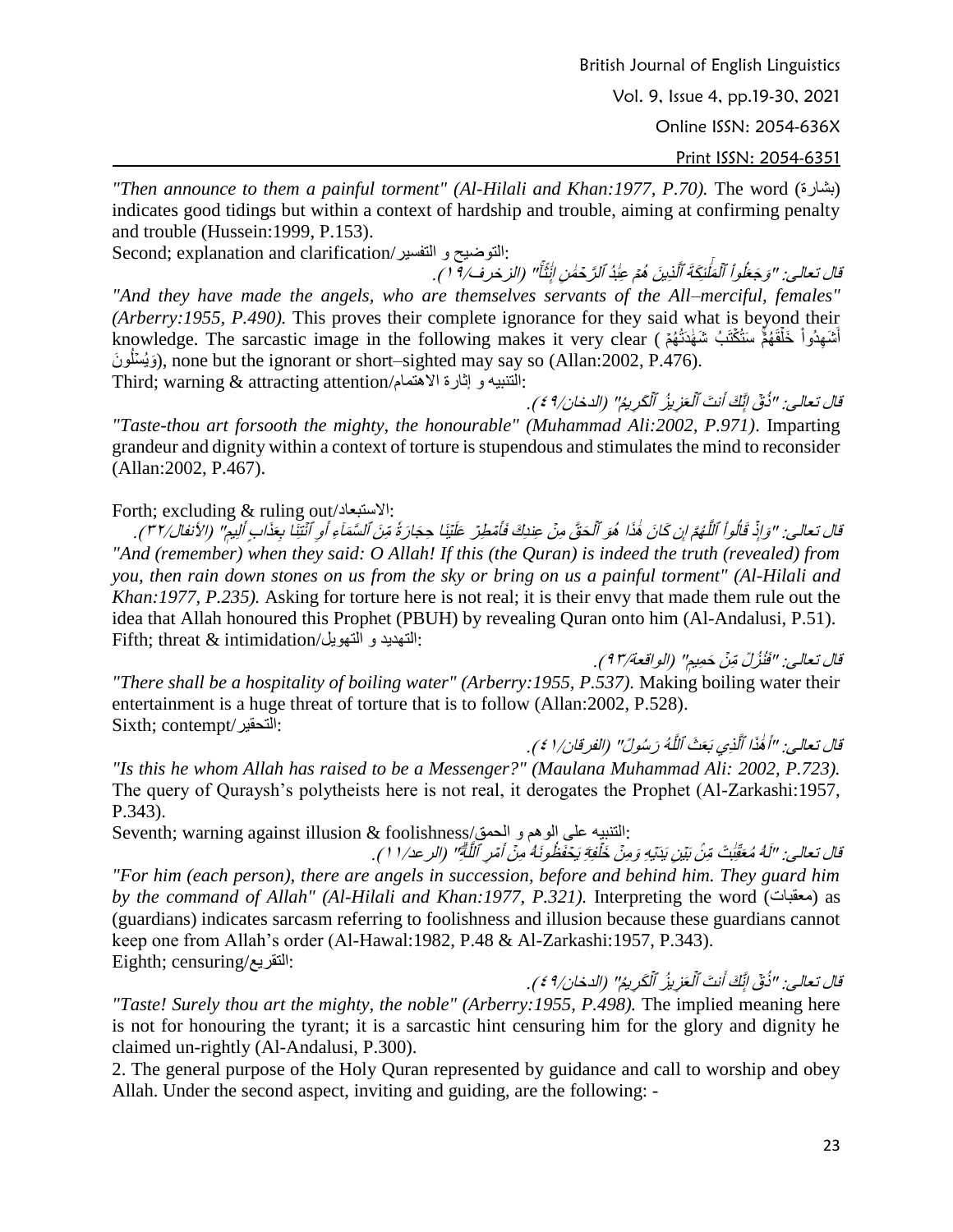Print ISSN: 2054-6351

First; defending the religion, the messenger of Allah (PBUH) and Muslims, and returning to the plotters their cunning. This is quite clear in many Quranic verses.

َّ قَالَ تَعَالَى: "اَلَلَّهُ بَيْنَتَّهَٰزِيُّ بِعِمْ وَيَبُدُّهُمْ فِي طُغْيَٰنِهِمْ يَعْمَهُونَ' 'ٱللَّهُ يَسَنَّقَوْرِئُ بِهِمْ وَيَمُدُّهُمْ فِي ضُغَّيَٰنِهِمْ يَعْمَعُونَ'' (النقرة/١٥). *"Allah will pay them back their mockery, and He leaves them alone in their inordinacy, blindly wandering on" (Maulana Muhammad Ali:2002, P.12).*

Second; entertainment the Prophet (PBUH), comforting Muslims, and keeping their determinations. This is made clear in the Quranic verses mocking disbelievers and their false beliefs threatening them a sever torment.

قال تعالى: "وَلَقَدِ ٱسْتُهَزِئَ بِرُسُلٍ مِّن قَبَلِكَ فَحَاقَ بِٱلَّذِينَ سَخِرُواْ مِنْهُم مَّا كَانُواْ بِهِٓ يَسْتَهَزِعُونَ' اً مِنْشُم مَّا كَانُواْ ِّأَلَّذِينَ سَخِرُ و<sup>أ</sup>َ وَلَقَدِ ٱستُنَهَّزِئَ بِرُسُلٍ مِّن قَبْلِكَ فَحَاقَ بِٱلَّذِينَ سَخِرُواْ مِنْهُم مَّا كَانُواْ بِهِٓ يَسْتَهَزِعُونَ" (الأنبياء/١ ٤ ). *"And indeed (many) Messengers before you were mocked at, but their scoffers were surrounded by the very thing that they used to mock at" (Al-Hilali and Khan:1977, P.170).* 

Third; disparaging and belittling the enemies of Islam. An example is the verse revealed about the chief of Quraysh and his woman carrying the wood who hurt the messenger a lot, so the Quran broke their morale and might, underestimate and despised them, and made them a butt on human being's tongues till the Day of Judgement.

قَالَ تعالى: "نَتَبْتُ بَذَاۤ أُبِي لَهَب وَنَبَّ مَاۤ أُغۡنَىٰ عَنْهُ مَالَهُ وَمَا كَسَبَ سَيَصۡلَىٰ نَارُ ا ُأَلْبِي لَـهَا وَتَلَبَّ مَاۤ أَغۡنَـىٰ عَنۡهُ مَالُّا تَبَّتْ يَدَاۤ أَبِي لَهَبِ وَتَبَّ مَاۤ أَغۡنَـٰىٰ عَنْهُ مَالُهُۚ وَمَا كَسَبَ سَيَصۡلَٰىٰ نَارٗا ذَاتَ لَهَبٖ وَٱمۡرَ أَنۡهُ حَمَّالَةَ ٱلۡحَظَبِ ذَاتَ لَـهَبِ وَٱمْرَأَتُهُ حَمَّالَةَ ٱلْحَطَبِ فِي جِيدِهَا حَبْلٌ مِّن مَّسَن<sup>َ</sup> " (1-5).

*"Perish the hand of Abu Lahab, and perish he! His wealth avails him not, neither what he has earned; he shall roast at a flaming fire and his wife, the carrier of the firewood, upon he neck a rope of palm-fiber" (Arberry:1955, P.603).* In this verse, Allah compared her to an animal with a rope of harsh fibre rounded upon her neck, and at the same time she was a wood carrier not one of Quraysh's honourable women, as she hurt the messenger, and this irritated her and broke her spirits in Mecca (Al-Zamakhshari:1948, P.649).

Forth; refining Muslims from disgraceful moral constitutions. The Quran states some verses that urge to keep away from such bad practices. In other words, purifying the Islamic community from vices and evils.

قال تعالى: "وَلَا تُصَعِّرْ خَذَّكَ لِلنَّاسِ وَلَا تَمَشِ فِي ٱلْأَرْضِ مَرَحَّآً إِنَّ ٱللَّهَ لَا يُحِبُّ كُلَّ مُخَتَالٍ فَخُورٍ ' َّوَلَا تُصَعِّرْ خَدَّكَ لِلنَّاسِ وَلَا تَمَشِ فِي ٱلْأَرْضِ مَرَ خَلَّ إِنَّ ٱللَّهَ لَا يُحِبُّ كُلَّ مُخَنَّالٍ فَخُورٍ " (لقمان/١٨). *"And turn not they face away from people in contempt, nor go about in the land exultingly. Surely Allah loves no any self-conceited boaster" (Muhammad Ali:2002, P.813).* 

Fifth; showing the hypocrite's underestimation and deception to Muslims. Allah (to whom be ascribed all perfection and majesty) has disclosed the disbeliever's public or hidden mockery.

قال تعالى: "وَإِذَا لَقُواْ ٱلَّذِينَ ءَامَنُواْ قَالُوٓاْ ءَامَنَّا وَإِذَا خَلَوۡاْ إِلَىٰ شَيُطِينِهِمۡ قَالُوٓاْ إِنَّا مَعَكُمۡ إِنَّه .<br>الو أ اْ إِلَىٰ شَي<u>ُطِينِهِ</u>مۡ قَالُاَ عَامَنَّا وَإِذَا خَلَوۡاْ .<br>الو أ *أَلَّذِينَ ءَامَنُو أ*قَالُ<sub>ة</sub> ٱل وَإِذَا لَقُواْ ٱلَّذِينَ ءَامَنُواْ قَالُوْاْ ءَامَنًا وَإِذَا خَلَوْاْ إِلَىٰ شَيُطِينِهِمْ قَالُوْاْ إِنَّا مَعَكُمْ إِنَّهَا نَحَنُ مُسْتَهَزِ ءُونَ" (النقرة/١٤). *"And when they meet those who believed, they say: We believe, but when they are alone with their Shayatin (devils, polytheists, hypocrites), they say: Truly, we are with you; verily, we were but mocking" (Al-Hilali and Khan:1977, P.5).* Anyway, we confirm the most significant objectives of Quranic sarcasm are guidance, reminding, calling to Allah, reforming the society, combating vices and insipidity, and calling for high values, sound principles and right manners. In this way, the Quran has made Muslims rise above was taken mockery as just a weapon for destroying-smashing, as was the case with satire, to more exalted and deeper objectives.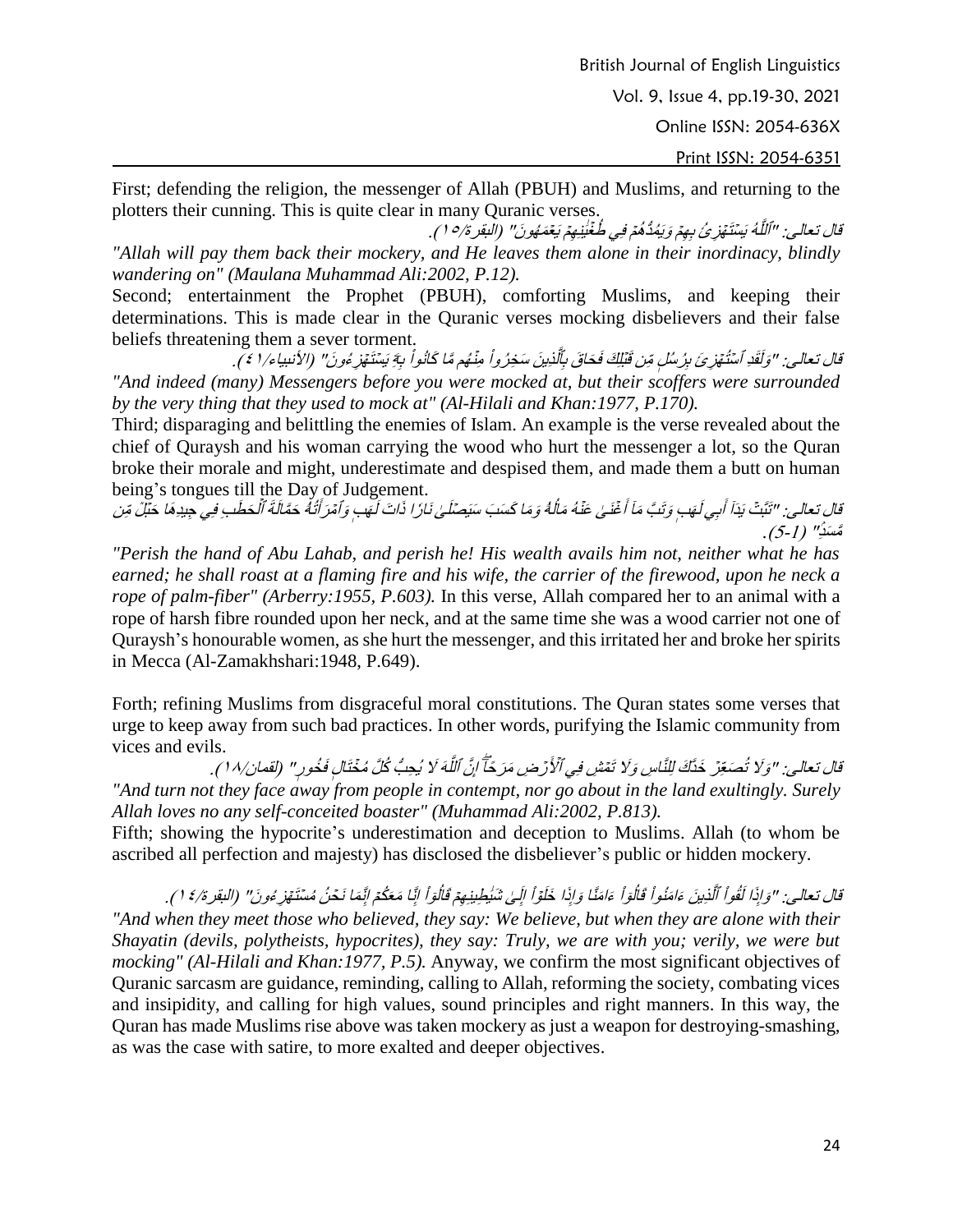# **METHOD OF THE STUDY**

This research tackles the translating of sarcasm in the Holy Quran in Arabic as the source language (SL) and English as the target language (TL). The study is based on a qualitative research design examining the translation of sarcasm in the Holy Quran. The Holy Quran is the text we chose to be the subject of the study (the pragmatic functions of sarcasm are explained with a number of verses that have been selected from random Surahs of the Holy Quran) in addition to three chosen English translations of the same text. The three translations are: (T1) Muhammad Ali (2002), (T2) Hilali & Khan (1977) and (T3) Arberry (1955). The translations are compared first with the source text and then with each other to find out which one is the best to render the same meaning and functions as intended in the source text. The three translations are analyzed and assessed according to Newmark's Model (1988) semantic and communicative translation.

We focus on areas of success and others of failure when translating sarcasm from Arabic into English. In some cases, when the translators are unable to produce an appropriate translation, we suggest a rendition to indicate the intended ironical meaning and to convey the sarcastic message implied. Regarding the choice of examples, a number of verses that comprise sarcasm were chosen from the Glorious Quran for the purpose of the study. Under each verse, the three translations of the same verse are explained and compared.

#### **RESULTS**

The study has come up with the main findings that the translators have produced different translations depending on their understanding of the verse's meanings. Most of times, the three translators have produced communicative translation in rendering the verses of the Quran and used overindulgence of synonymous for explaining the meaning of words. Accordingly, in most cases, the renderings of the three translators sound appropriate (why) because they succeeded to convey the sarcastic function as it is in the (ST). So, the three translators in general, manage to express the intended ironical meaning as it is in the SL (The Holy Quran), and also they are able to convey the sarcastic message implied.

| <b>Translators</b> | <b>Adopted Translation</b> |               |
|--------------------|----------------------------|---------------|
|                    | Semantic                   | Communicative |
| Muhammad Ali       |                            |               |
| Hilali & Khan      |                            |               |

|  |  | Table $(1)$ : Analysis of the translation of text $(1)$ |  |
|--|--|---------------------------------------------------------|--|
|--|--|---------------------------------------------------------|--|

Arberry  $| +$ 

This table shows that the three translators keep to the semantic method of translation in rendering the meaning of the original text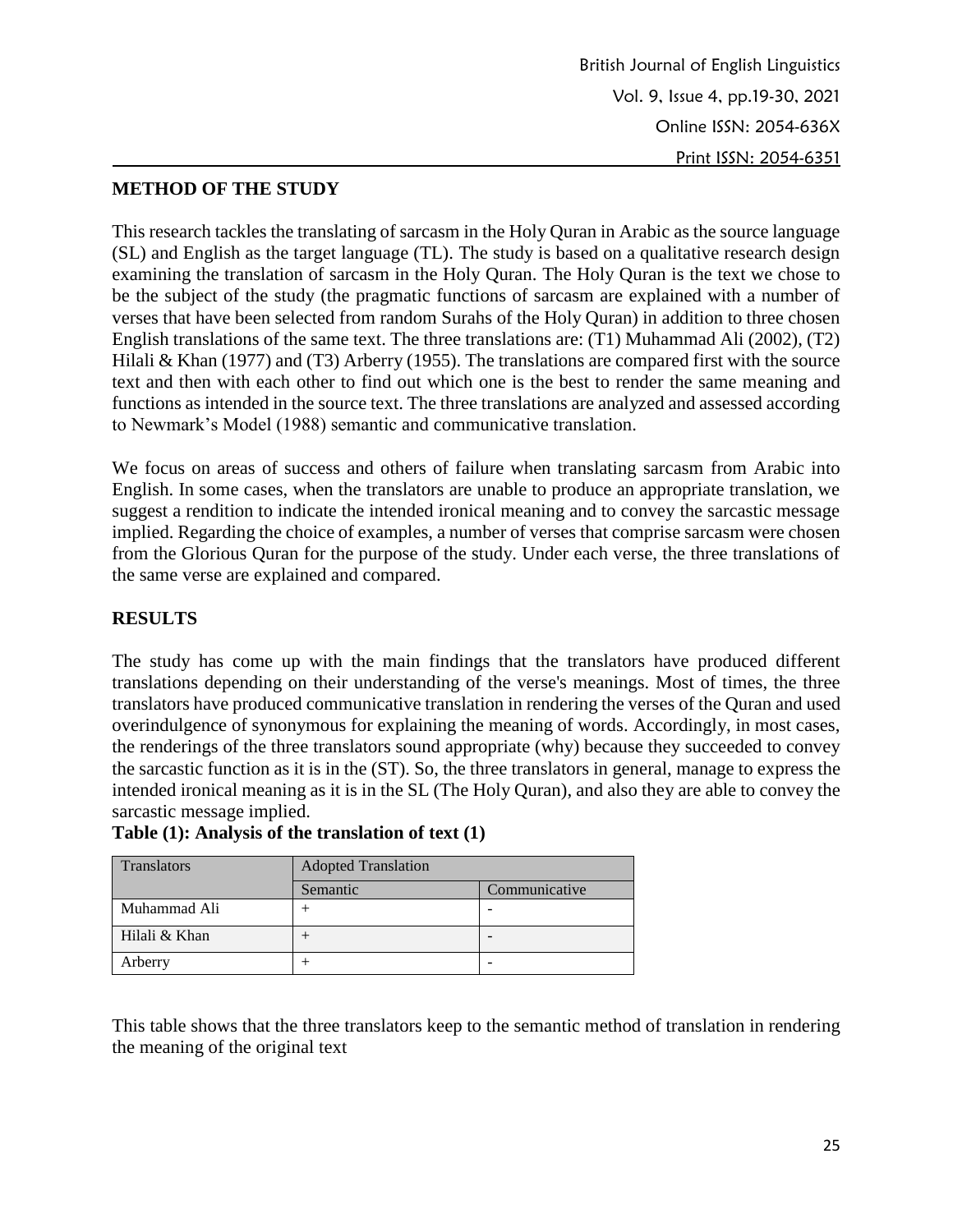# **Table (2): Analysis of the translation of text (2)**

|                    | <b>Adopted Translation</b> |               |  |
|--------------------|----------------------------|---------------|--|
| <b>Translators</b> | Semantic                   | Communicative |  |
| Muhammad Ali       |                            |               |  |
| Hilali & Khan      |                            |               |  |
| Arberry            |                            |               |  |

This table shows that the three translators have produced communicative method of translation in rendering the meaning of the verse of the original

**Table (3): Analysis of the translation of text (3)**

| Translation Type | Frequency | Percentage |
|------------------|-----------|------------|
| Semantic         |           | %35        |
| Communicative    | U         | %65        |
| Total            |           | %100       |

This table is similar to the previous one above showing that the translators again retain to the communicative method of translation in rendering the meaning of the original text

|  |  |  |  | Table (4): The percentage of achieving semantic and communicative renditions of the |                 |  |
|--|--|--|--|-------------------------------------------------------------------------------------|-----------------|--|
|  |  |  |  |                                                                                     | selected verses |  |

|                    | <b>Adopted Translation</b> |               |
|--------------------|----------------------------|---------------|
| <b>Translators</b> | Semantic                   | Communicative |
| Muhammad Ali       |                            |               |
| Hilali & Khan      | -                          |               |
| Arberry            |                            |               |

This table shows the percentage of achieving semantic and communicative renditions of the selected verses. As we see, the frequency of communicative translation is higher than semantic one. The translators tend to use a communicative method in most of their translations to render the meaning of the verses of the original.

# **DISCUSSION**

After giving a suitable description of sarcasm, exploring and investigating its meaning in Arabic. Now, the focus is about the translating of sarcasm in the Holy Quran in Arabic as the source language and English as the target language. The Holy Quran is the text we chose to be the subject of the study (the pragmatic functions of sarcasm are explained with a number of verses that have been selected from random Surahs of the Holy Quran) in addition to three chosen English translations of the same text. The three translations are: (TT1) Muhammad Ali (2002), (TT2) Hilali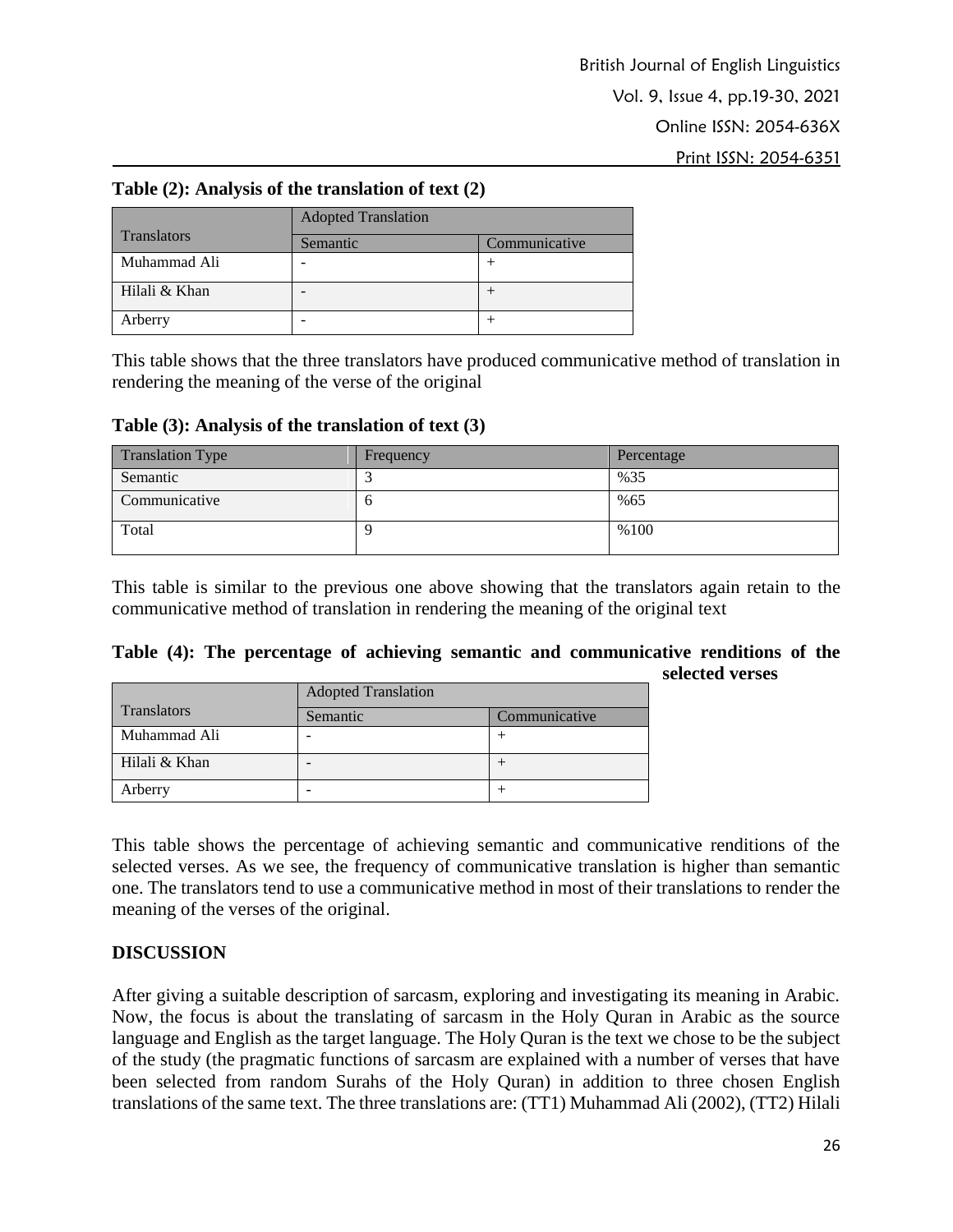& Khan (1977) and (TT3) Arberry (1955). The translations are compared first with the source text and then with each other to find out which one is the best to render the same meaning and functions as intended in the source text.

The three translations are analyzed and assessed according to Newmark's Model (1988) semantic and communicative translation.

We focus on areas of success and others of failure when translating sarcasm from Arabic into English. In some cases, when the translators are unable to produce an appropriate translation, we suggest a rendition to indicate the intended ironical meaning and to convey the sarcastic message implied.

**ST (1):** قال تعالى: "إِنَّ ٱلَّذِينَ كَفَرُواْ وَظَلَمُواْ لَمْ يَكُنِ ٱللَّهُ لِيَغْفِرَ لَهُمْ وَلَا لِيَهْدِيَهُمْ طَرِيقًا إِلَّا طَرِيقَ جَهَنَّمَ خُلِدِينَ فِيهَاۤ أَبَدُأَۚ وَكَانَ ذَٰلِكَ عَلَى ٱللَّهِ َّ ِّ َ َ ِّ َّ لَ ْ ֧֚֡֬<u>֓</u> َّ يَسِيرُ'ا" (النساء/٦٦٨-٢٦٩).

| TTs:               |                                                                              |
|--------------------|------------------------------------------------------------------------------|
| <b>Translators</b> | The Translations of the Aya                                                  |
| TT(1)              | "Those who disbelieve and act unjustly, Allah will never forgive them, nor   |
|                    | guide them to a path, Except the path of hell, to abide in it for long time. |
|                    | And that is easy to Allah (Muhammad Ali:2002, P.241)".                       |
| TT(2)              | "Verily, those who disbelieve and did wrong (by concealing the truth about   |
|                    | prophet (Muhammad صلى الله عليه و سلم) and his message of true Islamic       |
|                    | Monotheism written in the Taurat (Torah) and the Injeel (Gospel) with        |
|                    | them]; Allah will not forgive them, nor will he guide them to any way        |
|                    | Except the way of Hell, to dwell therein forever; and this is ever easy from |
|                    | Allah (Al-Hilali & Khan: 1977, P.138-139)".                                  |
| TT(3)              | "Surely the unbelievers, who have done evil, God would not forgive them,     |
|                    | neither guide them on any road but the road to Gehenna, therein dwelling     |
|                    | forever and ever; and that for God is an easy matter (Arberry: 1955,         |
|                    | $P.104$ ".                                                                   |

In this verse there is a sort of sarcasm by using words of promise in place of threat. Allah has used the word (guidance-هداية ;(which indicates a promise of good, as a connotation to hell. This contradicts with its original meaning, which means there is something wrong should be considered. These pagans and oppressors think that their belief and doctrine are right, and consequently the reward will be theirs for their injustice, intransigence and polytheism. This is not guidance, but it is seduction and going astray. Allah wanted to insult and contempt them, cease their greed and show their lack of insight by using a word of promise as a sarcastic metaphor. Allah says: ( دون من الجحيم صراط إلى فأهدوهم الله ;(there is no reward for those pagans for taking the path to hell and Allah aimed to contempt and mock them So, when they rejected the path of guidance and followed the ways leading to hell, Allah reminded them of the wrong path they chose and brought them a word that made them regret and sigh for their disobedience (Al-Razi:1997, P.328).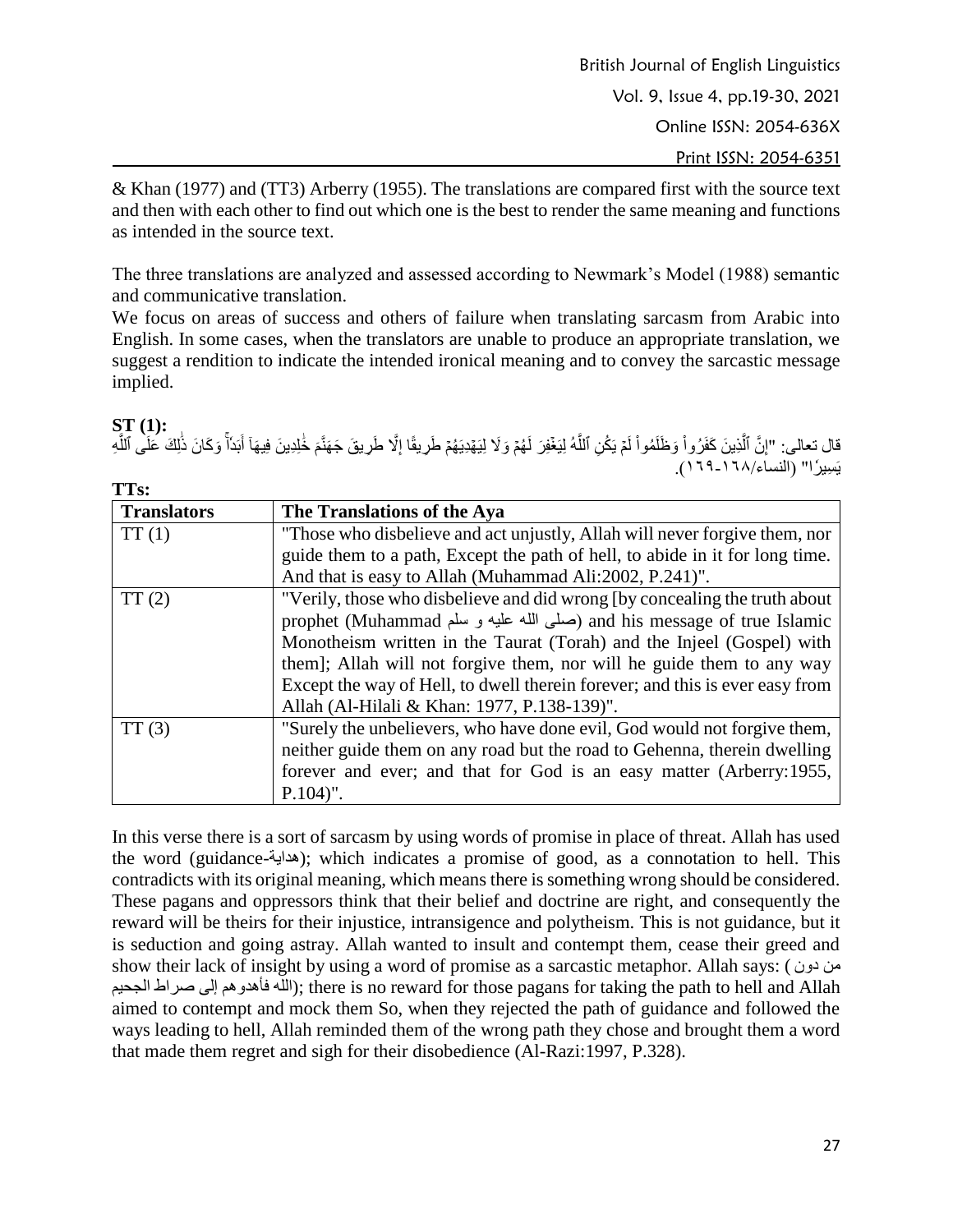The sarcastic irony in this verse is implied in the word (هداية-guidance) which indicates a good promise as a connotation to hell! The three translators have literally used the verb (guide- $\mu$  $)$ , and the sarcastic image is not clear in their translations. The word "guide" indicates a positive meaning as in: (المستقيم الصراط إهدنا (which translate into English as (guide or show us the right way). Allah guides believers to everything good; paradise for example, but not hell!. The three translations failed to show the effective function of sarcasm, so their renditions are semantic for they could not convey the sarcastic message implied. We suggest; if the word "guide" is to be used, it should be prominent or distinguished by using capital letters, for example we can write it as "Guide!".

# **ST (2):**

قال تعالى: "الْلَّذِينَ ٱسَتَجَابُو إِلزِبِّهِمُ ٱلْخِسْنَـٰيِّ وَٱلَّذِينَ لَمَ يَسْتَجِيبُواْ لَهُ لَوۡ أَنَّ لَهُم مَّا فِي ٱلْأَرۡضِ جَمِيعًا وَمِثَلَهُ مَعَهُ لأَفْتَدَوَاْ بِغَ أَوْلَٰئِكَ لَهُمْ َّ ِّل ْ َّ ٰٓ ْ أ سُوَّءُ ٱلْحِسَابَ وَمَأْوَلٰهُمۡ جَهَنَّمۡۖ وَبِئۡسَ ٱلۡمِهَادُ'' (الرعد\١٨).

| TTs:               |                                                                               |  |  |
|--------------------|-------------------------------------------------------------------------------|--|--|
| <b>Translators</b> | The Translations of the Aya                                                   |  |  |
| TT(1)              | "For those who respond to their Lord is good. And as for those who            |  |  |
|                    | respond not to Him, even if they had all that is in the earth and the like    |  |  |
|                    | there-off with it, they would certainly offer it for a ransom. As for those,  |  |  |
|                    | theirs is an evil reckoning and their abode is hell; and evil is the resting- |  |  |
|                    | place (Muhammad Ali:2002, P.504)".                                            |  |  |
| TT(2)              | "For those who answered their Lord's call [believed in the Oneness of         |  |  |
|                    | Allah and followed His Messenger Muhammad <i>i.e.</i> Islamic Monotheism]     |  |  |
|                    | is Al-Husna (i.e. paradise). But those who answered not His call              |  |  |
|                    | (disbelieved in the Oneness of Allah and followed not His Messenger           |  |  |
|                    | Muhammad صلى الله عليه وسلَّم), if they had all that is in the earth together |  |  |
|                    | with it's like, they would offer it in order to save themselves (from the     |  |  |
|                    | torment, but it will be in vain). For them there will be the terrible         |  |  |
|                    | reckoning. Their dwelling-place will be hell; and worst indeed is that place  |  |  |
|                    | for rest (Al-Hilali & Khan: 1977, P.323)".                                    |  |  |
| TT(3)              | "For those who answer their Lord, the reward most fair; and those who         |  |  |
|                    | answer Him not-if they possessed all that is in the earth and the like if it  |  |  |
|                    | with it, they would offer it for their ransom. Those theirs shall be the evil |  |  |
|                    | reckoning, and their refuge<br>shall<br>Gehenna<br>be<br>evil<br>and          |  |  |
|                    | cradling(Arberry:1955, P.251)".                                               |  |  |

The evidence here is: (مأواكم النار هي مولاكم و بئس المصير), and in other verse (مأواهم جهنم و بئس المهاد); so, in these two verses, there is an image of sarcasm by using words of good promise in place of threat. The word (مأوى (means home or shelter where one can find rest, tranquility, strength, kindness, and tenderness. Allah says that the hell is the disbeliever's shelter, where they find fire that burns their skins and tear their hearts and fill them with fear and panic. The word has been metaphorically used to indicate irony and sarcasm (Ibn Ashour:1984, P.389). In this verse, the word (مأوى (has been used sarcastically. It means the place where one can find rest and which refers to (الجنة)=(paradise) not (جهنم)=(hell). It is a word of good promise which has been used in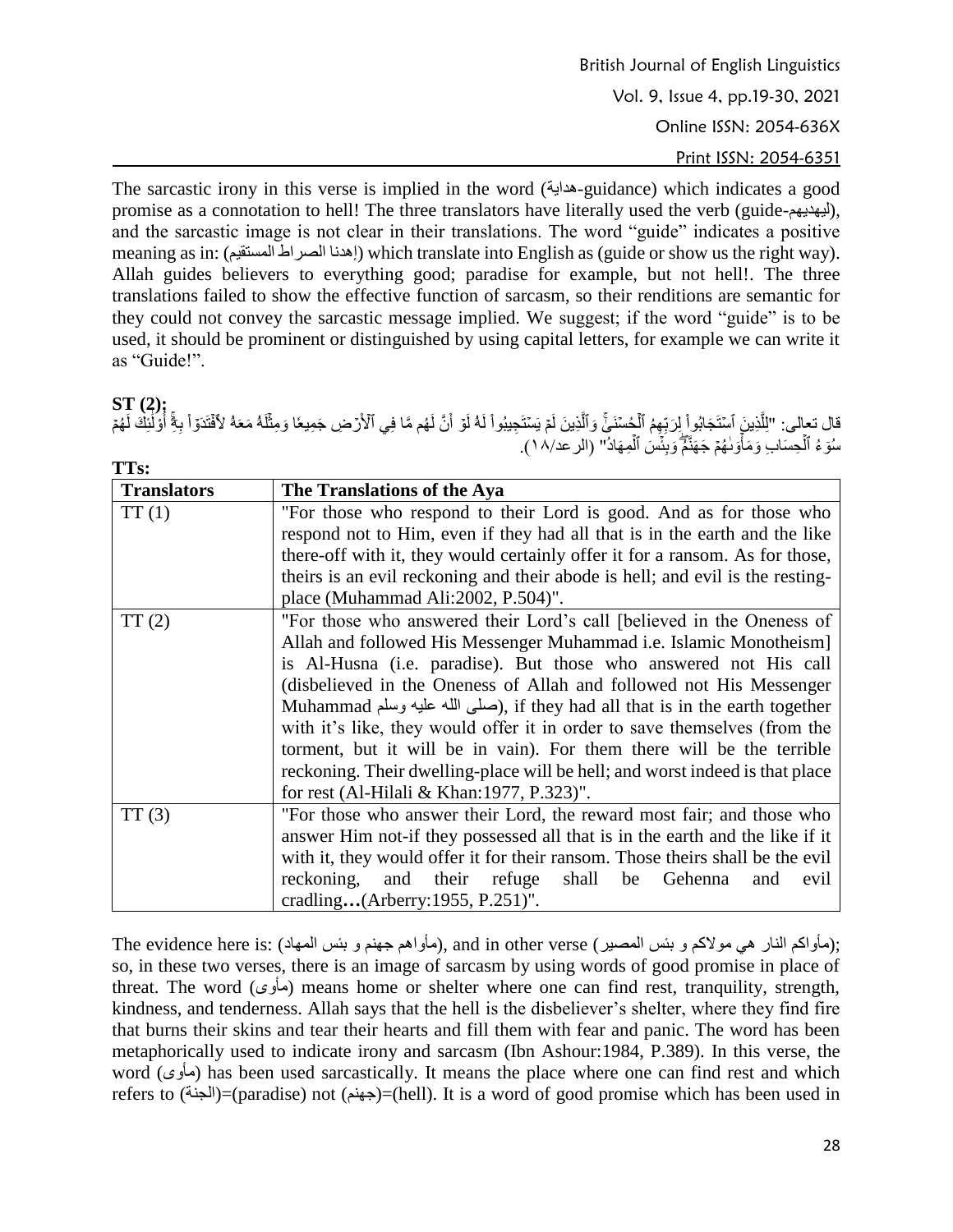place of threating. Muhammad Ali has used the word (abode), Al-Hilali & Khan have used (their dwelling place), and Arberry has used (their refuge). The three translators have succeeded in choosing the suitable equivalent, and consequently their renditions are more communicative.

#### **ST (3):**

**TTD:** 

قال تعالى: "أَفَحَسِبَ ٱلَّذِينَ كَفَرُوٓاْ أَن يَتَّخِذُواْ عِبَادِي مِن دُونِيّ أَوْلِيَآءًۚ إِنَّآ أَعْتَدَنَا جَهَنَّمَ لِلْكَٰفِرِينَ نُزُلُ" (الكهف/٢٠٢). َّ َ َ َ ْ

| 1 I S.             |                                                                           |
|--------------------|---------------------------------------------------------------------------|
| <b>Translators</b> | The Translations of the Aya                                               |
| TT(1)              | "Do those who disbelieve think that they can take My servants to be       |
|                    | friends besides Me? Surely, we have prepared hell as an entertainment for |
|                    | the disbelievers (Muhammad Ali:2002, P.611)".                             |
| TT(2)              | "Do then those who disbelieved think that they can take My slaves [i.e.,  |
|                    | the angels, Allah's Messengers, Isa (Jesus), Son of Maryam (Mary)] as     |
|                    | Auliya (lords, gods, protectors) besides Me? Verity, we have prepared     |
|                    | Hell as an entertainment for the disbelievers (in the Oneness of Allah _  |
|                    | Islamic Monotheism) (Al-Hilali & Khan: 1977, P.400)".                     |
| TT(3)              | "What, do the unbelievers reckon that they may take My servants as        |
|                    | friends, apart from Me? We have prepared Gehenna for the unbeliever's     |
|                    | hospitality (Arberry: 1955, P.304)".                                      |

Sarcasm in this verse is by using words of glad tidings in place of threat. Allah has described the hell with all the torture and Zaqqum as a home or shelter! It is just a metaphor; it is unreasonable that Allah promises unbelievers good hospitality. Ibn Ashour says that it is a sarcastic metaphor to call torture in hell as home; as if Allah has promised unbelievers something to entertain when they go to hell, which is only mocker for their miscalculations (Al-Qasimy:1994, P.13).

More sarcasm is in this verse (حميم من فنزل) (for him is entertainment of boiling water). If boiling water was the first thing they get, what next, they get after they settle down in hell! Allah disregards their minds for when He mentions home or shelter; He misleads them that they will have a home of hospitality and honoring, but soon this will vanish and they get disappointed to find a home different from their homes in the world; it is a day of boiling water and poisonous food (Al-Khafaji:1997, P.398). The three translators have successfully expressed the image of sarcasm. Ali used the word "hell" for (جهنم) and "entertainment" for ( $\forall$  بان), but he had better if he had stressed the two words by putting them in capital letter in order to give a hint to the reader that there is an irony here as did Hilali & Khan "Hell", and Arberry "Gehenna". So, we think that the three translators have tried their best to produce an effective rendition for this Aya. We would recommend this rendition: [We have prepared Hell for the Unbelievers for (their) Entertainment].

# **CONCLUSION**

The present study revealed that translating sarcasm in the Quran needs to transfer its intentional meaning and its exact sarcastic function as it is in the ST to preserve the effect created by sarcasm. This matter is not an easy mission because the Quran is a divine book related to Allah and it is